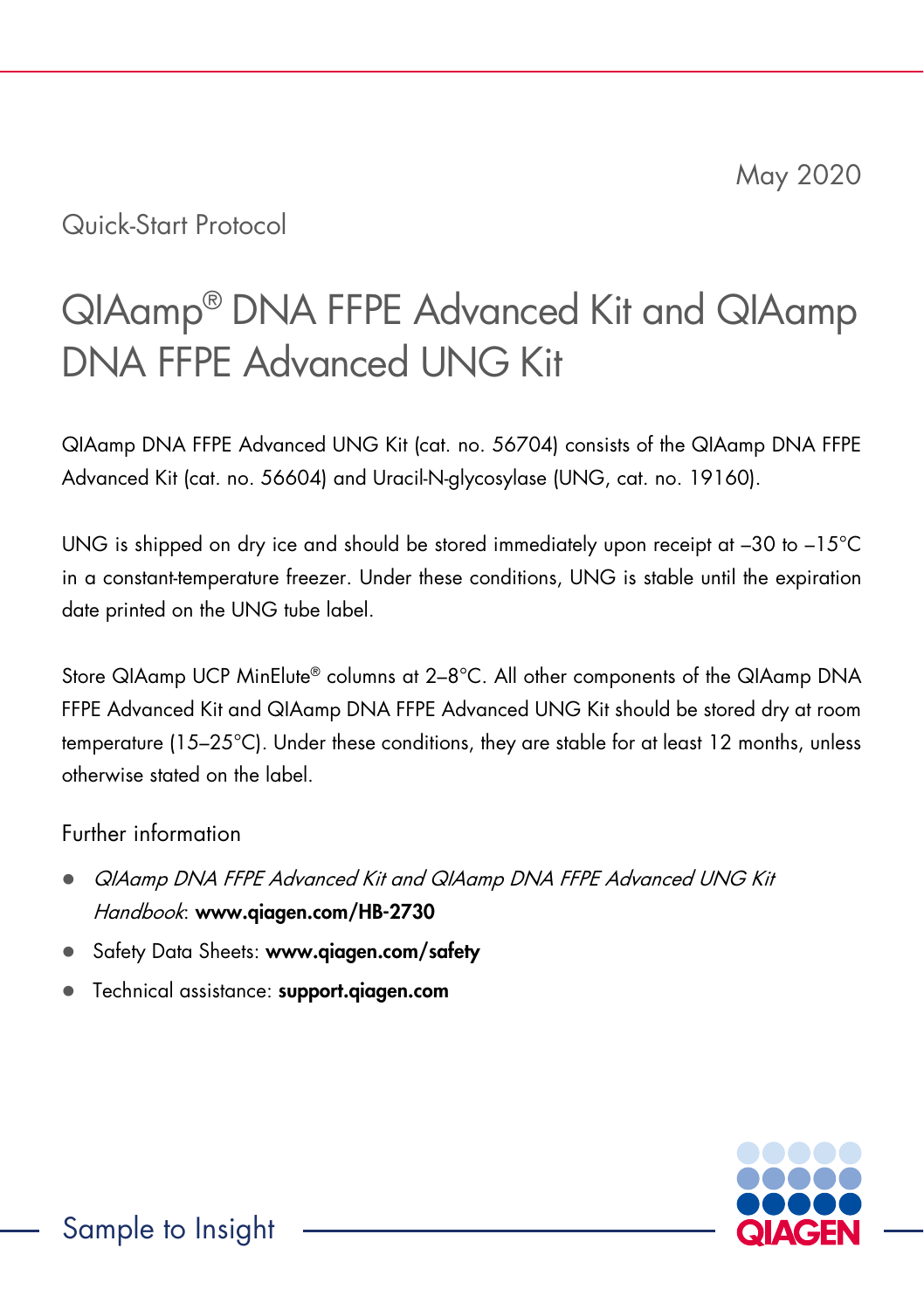#### Notes before starting

- Deparaffinization Solution solidifies at temperatures below 18°C. Incubate at 30°C to redissolve.
- $\bullet$  If Buffer AL contains precipitates, dissolve by heating at 70 $^{\circ}$ C with gentle agitation.
- Add 25 ml ethanol (96–100%) to the bottle containing 19 ml Buffer AW1 concentrate, and add 30 ml ethanol (96–100%) to the bottle containing 13 ml Buffer AW2 concentrate.
- Preheat a thermomixer at 56°C for use in steps 2 and 4, and preheat a second thermomixer at 90°C for use in step 5.
- $\bullet$  The kit can process FFPE tissue sections of 5–10 µm thickness, totaling up to 4 mm<sup>3</sup> of tissue. In cases where calculating the exact amount is impossible, use no more than 2 sections of 5-10 um thickness.

### Procedure

- 1. Place the FFPE sections in a 1.5 ml or 2 ml microcentrifuge tube (not supplied). Add 300 µl Deparaffinization Solution, vortex vigorously for 10 s, and centrifuge briefly to bring the sample to the bottom of the tube.
- 2. Incubate at 56°C for 3 min, then allow to cool to room temperature.

Note: If too little Deparaffinization Solution is used or if too much paraffin is carried over with the sample, Deparaffinization Solution may become waxy or solid after cooling. If this occurs, add additional Deparaffinization Solution and repeat the incubation at 56°C.

3. Add 25 µl Buffer FTB, 55 µl RNase-free water, and 20 µl Proteinase K. Mix by vortexing. Briefly centrifuge the tube to spin down any FFPE tissue that sticks to the tube wall or under the cap of the tube after vortexing.

Note: A master mix that comprises the respective components may be prepared in advance.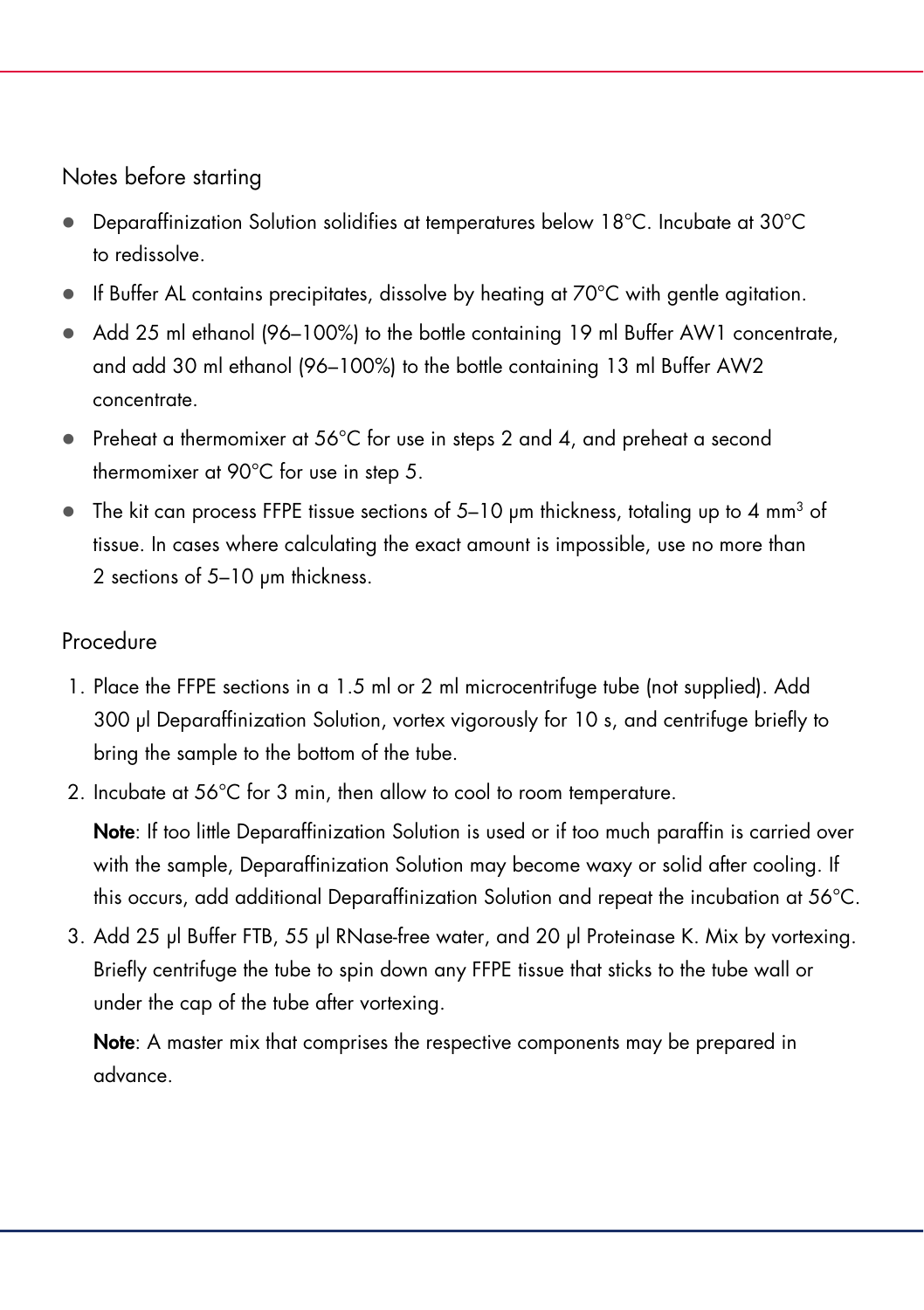4. Incubate for 1 h at 56°C and 1000 rpm.

**Note:** After incubation, set the thermomixer to  $50^{\circ}$ C for incubation in step 6a if using the QIAamp DNA FFPE Advanced UNG Kit. If using the QIAamp DNA FFPE Advanced Kit, set the thermomixer to 65°C for incubation in step 8.

5. Incubate for 1 h at 90°C.

**Optional:** After incubation, briefly centrifuge the tube to remove drops from inside the lid.

- 6. Carefully remove and discard the upper blue phase. Keep the lower aqueous lysate, and proceed with step 6a or 6b.
	- 6a. QIAamp DNA FFPE Advanced UNG Kit: Add 115 µl RNase-free water and 35 µl UNG, vortex, and incubate at 50°C for 5 min. Optional: After incubation, briefly centrifuge the tube to remove drops from inside the lid.

Note: After incubation, set the thermomixer to 65°C for incubation in step 8.

- 6b. QIAamp DNA FFPE Advanced Kit: Add 150 µl RNase-free water, and then vortex.
- 7. Add 2 μl RNase A, vortex, and incubate for 2 min at room temperature.

**Optional:** After incubation, briefly centrifuge the tube to remove drops from inside the lid.

8. Add 20 µl Proteinase K, vortex, and incubate for 15 min at 65°C and 450 rpm.

Optional: After incubation, briefly centrifuge the tube to remove drops from inside the lid.

9. Add 250 μl Buffer AL and 250 μl ethanol (96–100%) to each sample and mix thoroughly by vortexing.

Optional: Centrifuge briefly to remove drops from inside the lid.

- 10. Transfer 450 µl lysate to the QIAamp UCP MinElute column (in a 2 ml collection tube), and centrifuge at  $15000 \times q$  for 30 s.
- 11. Transfer the residual lysate to the same QIAamp UCP MinElute column, and centrifuge at 15000  $\times$  g for 1 min. Discard the flow-through and reuse the collection tube.
- 12. Add 500 μl Buffer AW1 to each spin column, and centrifuge at 15000  $\times$  g for 30 s. Discard the flow-through and reuse the collection tube.